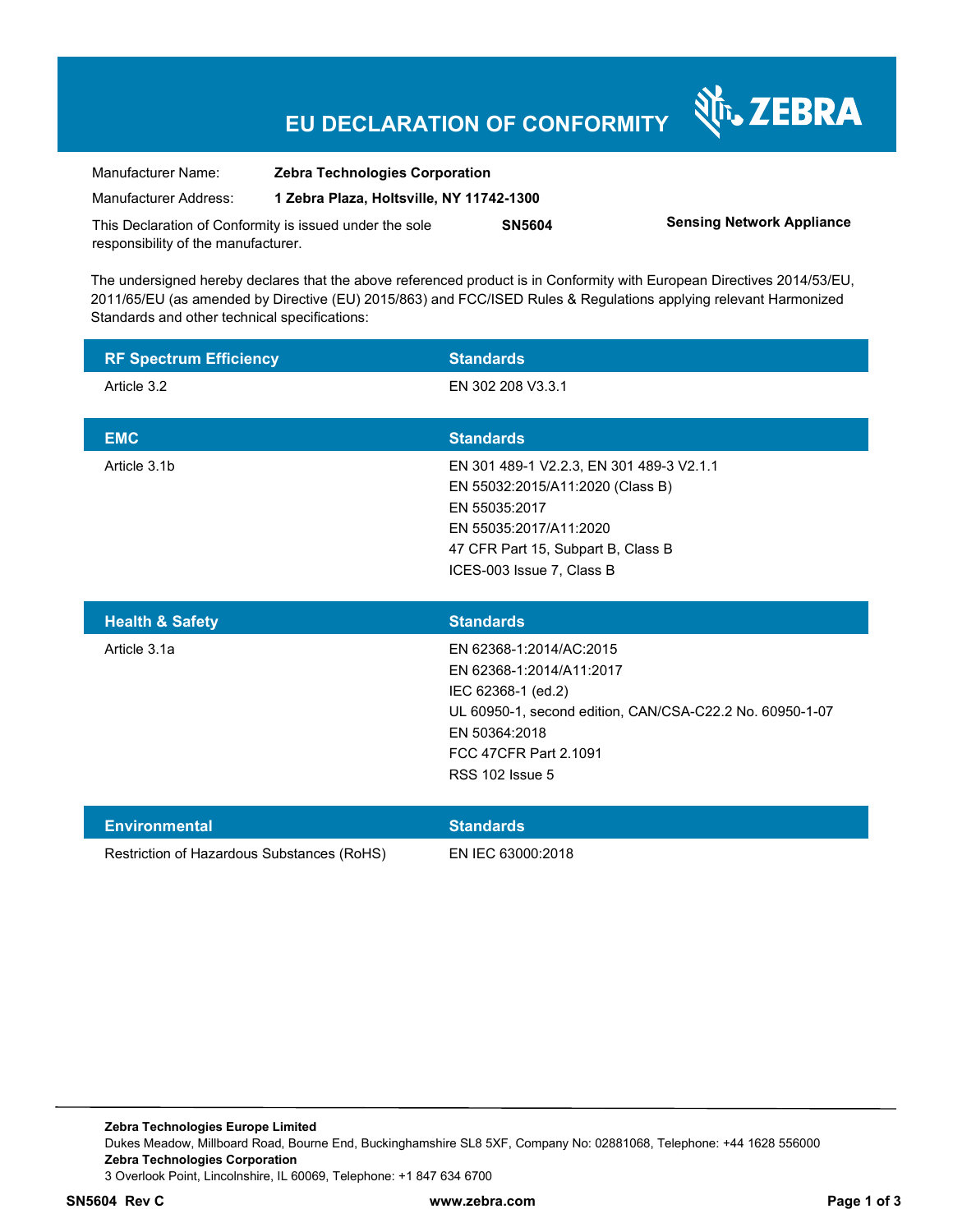## **EU DECLARATION OF CONFORMITY**

With regard to Directive 2014/53/EU, the conformity assessment procedure referred to in Article 17.2(b) and detailed in Annex III has been followed with the involvement of the following Notified Body for Articles 3.1a, 3.1b and 3.2: **CTC advanced GmbH**, Untertürkheimer Str. 6 – 10 66117 Saarbrücken, Germany

EC-Type Examination Certificate number: T818619L-03-TEC

Assessed Articles: 3.1a, 3.1b, 3.2

US company representative for FCC Supplier's Declaration of Conformity (47 CFR Part 2.1071 to 2.1077) is Larry Zhou and can be reached at **larry.zhou@zebra.com.** 

#### **Signed on behalf of Zebra Technologies Corporation**

Place: Bourne End

*(Signature of authorized person)* Date of Affixing the CE Mark: 16 June 2020 Marco Belli Rev: Compared to the control of the control of the control of the control of the control of the control of the control of the control of the control of the control of the control of the control of the control o Sr. Manager, Regulatory Date: 4 March 2022

र्शे<sub>ं</sub> ZEBRA